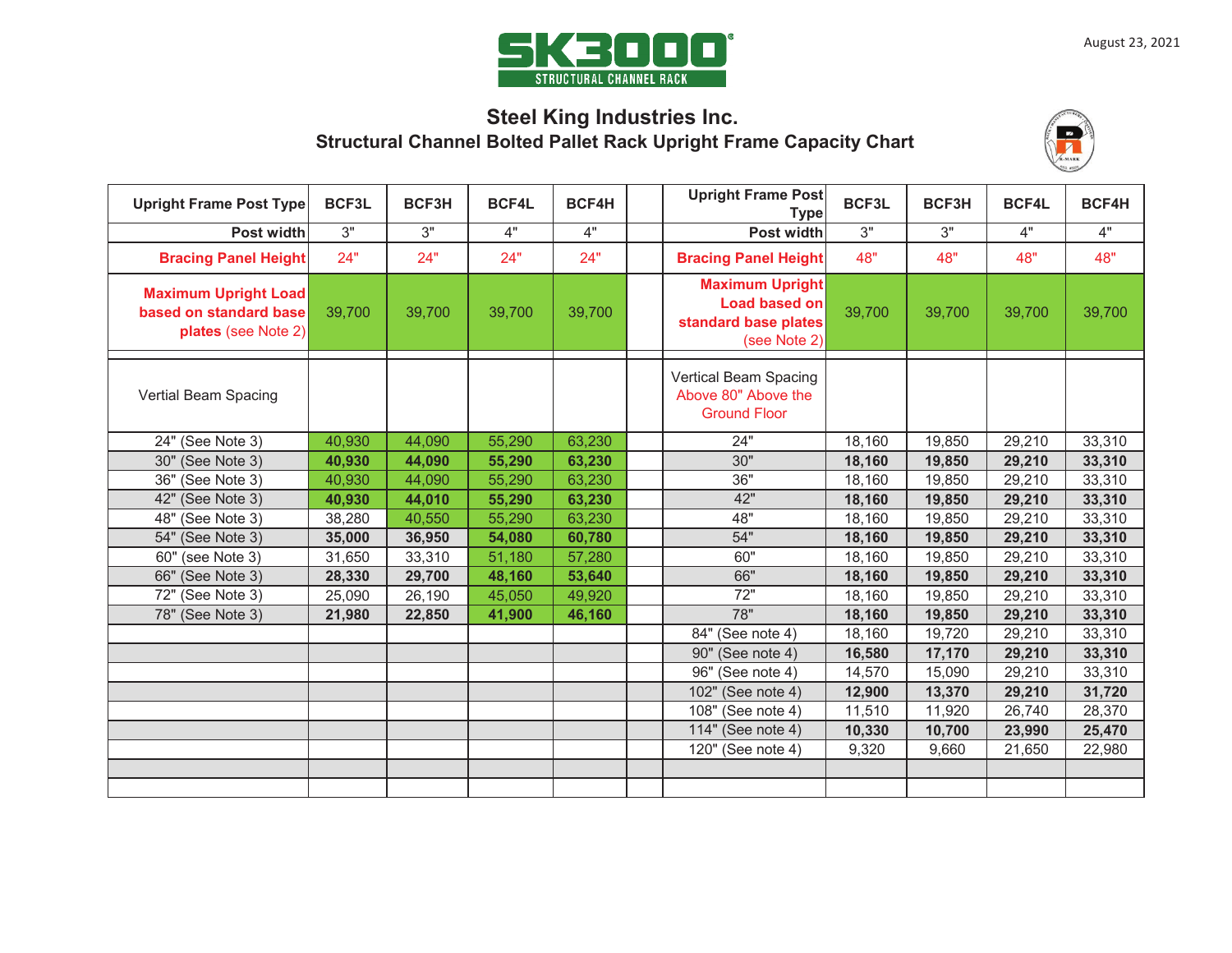

## **Structural Channel Bolted Pallet Rack Upright Frame Capacity Chart Steel King Industries Inc.**



### *OTHER IMPORTANT NOTES*

The above listed component capacities are based upon RMI 2012 Design Specifications. System compliance includes *HOW TO USE THIS CHART:* consideration of connections. The great array of potential beam and column combinations cannot be represented in a chart format. For verification of system compliance to RMI 2012, or conformance to other local or regional codes, please consult our corporate office. 1) Capacities based upon interior usage. If rack needs to be located outside, contact Steel King for assistance. 2) Capacities are for selective rack only.

- 3) The above capacities do not consider seismic loading. If rack is located in a seismic area,
- contact Steel King for assistance.
- 4) Each column/post of each frame MUST be anchored to an adequate concrete floor.
- 5) Capacities based upon installation in a plumb condition.
- 6) Capacities are total per upright, assuming equal loading on both posts.
- *If any of these conditions do not apply to your application, or if you are unsure if they apply, DO NOT USE THIS*
- *CHART; in those cases, consult Steel King Engineering dept. for design information.*
- 7) Upright Safety Factor varies between 1.67:1 per AISC 15th Edition
- 8) Other frame capacities are available for applications with large quantities; consult the factory.
- 9) RMI 2012 recommends the use of optional accessories to reduce damage to frames. Items including column protectors, double columns, and guard rail are available from Steel King.

**NOTE: Any upright that excees the 6 to 1 ratio that does not have row spacers or cross-aisle ties, needs special attention. Please contact Steel King for assistance.**

1) Units are in pounds

2) Standard base plates are limited in their capacity to transfer the load to the concrete slab. If your upright load exceeds this capacity, it is necessary to use an oversized baseplate. Contact Steel King. Capacities highlighted in green exceed the capacity of standard baseplates.

3) For any shelf levels that are greater than 80 inches from the ground floor, for these beam spacings the upright capacity at that point must be based on the capacity for 48' bracing panel heights.

4) If the first beam level is equal to or greater than 84", then oversized baseplates are required. Contact Steel King.

5) If the upright exceeds the 6 to 1 ratio that does not have row spacers or cross aisle ties, then contact Steel King.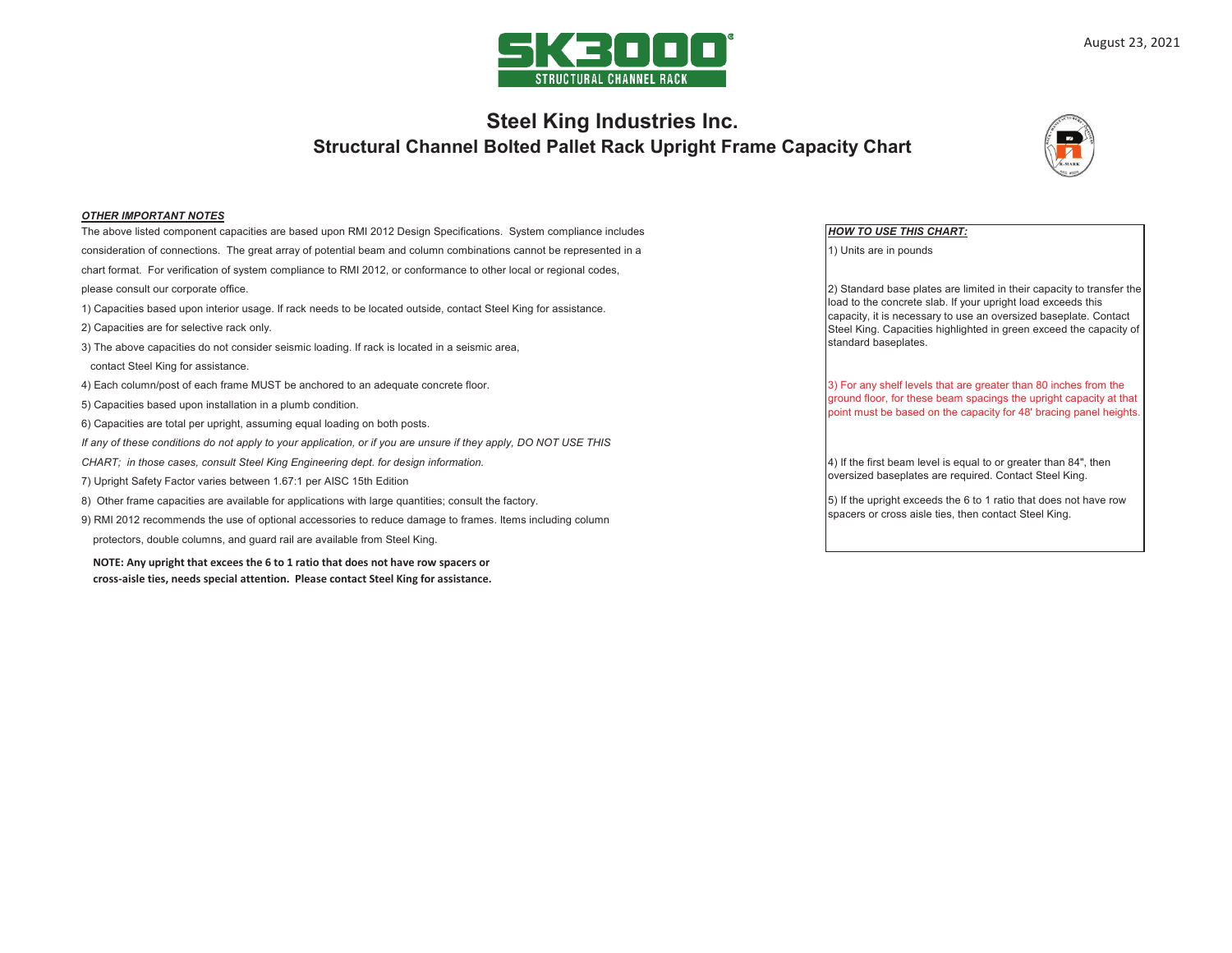

| <b>Beam Series:</b> | <b>Number of</b>   | <b>SB7UM300</b> | <b>SB7UM350</b> | <b>SB7UM400</b> | <b>SB7UM475</b> |  |
|---------------------|--------------------|-----------------|-----------------|-----------------|-----------------|--|
| <b>Beam Height:</b> | <b>Pallets per</b> | 3.1875"         | 3.6875"         | 4.1875"         | 4.8125"         |  |
| <b>Beam Length</b>  | shelf              | Capacity        | Capacity        | Capacity        | Capacity        |  |
| 48"                 | 1                  | 6,000#          | 7,400#          | 8,700#          | 10,540#         |  |
| 54"                 | 1                  | 5,320#          | 6,680#          | 7,840#          | 9,460#          |  |
| 60"                 | $\overline{1}$     | 4,800#          | 6,100#          | 7,140#          | 8,580#          |  |
| 66"                 | 1                  | 4,360#          | 5,640#          | 6,580#          | 7,880#          |  |
| 72"                 | $\mathbf{1}$       | 4,000#          | 5,080#          | 6,100#          | 7,300#          |  |
| 78"                 | 1                  | 3,680#          | 4,680#          | 5,700#          | 6,800#          |  |
| 84"                 | $\overline{2}$     | 3,840#          | 4,900#          | 6,020#          | 7,160#          |  |
| 90"                 | 2                  | 3,600#          | 4,560#          | 5,680#          | 6,740#          |  |
| 92"                 | $\overline{2}$     | 3,520#          | 4,460#          | 5,540#          | 6,620#          |  |
| 96"                 | 2                  | 3,360#          | 4,280#          | 5,300#          | 6,380#          |  |
| 100"                | $\overline{2}$     | 3,160#          | 4,080#          | 5,100#          | 6,140#          |  |
| 102"                | $\overline{2}$     | 3,060#          | 3,940#          | 5,000#          | 6,040#          |  |
| 108"                | $\overline{2}$     | 2,760#          | 3,560#          | 4,520#          | 5,760#          |  |
| 114"                | $\overline{2}$     | 2,520#          | 3,240#          | 4,120#          | 5,420#          |  |
| 120"                | $\overline{2}$     | 2,320#          | 2,980#          | 3,760#          | 4,940#          |  |
| 126"                | 2                  | 2,140#          | 2,740#          | 3,440#          | 4,540#          |  |
| 132"                | 3                  | 1,980#          | 2,520#          | 3,180#          | 4,160#          |  |
| 138"                | 3                  | 1,840#          | 2,340#          | 2,940#          | 3,840#          |  |
| 144"                | 3                  | 1,720#          | 2,180#          | 2,740#          | 3,560#          |  |

## **Steel King Beam Capacity Chart; Step Beams, SK3000 Bolted Rack Only**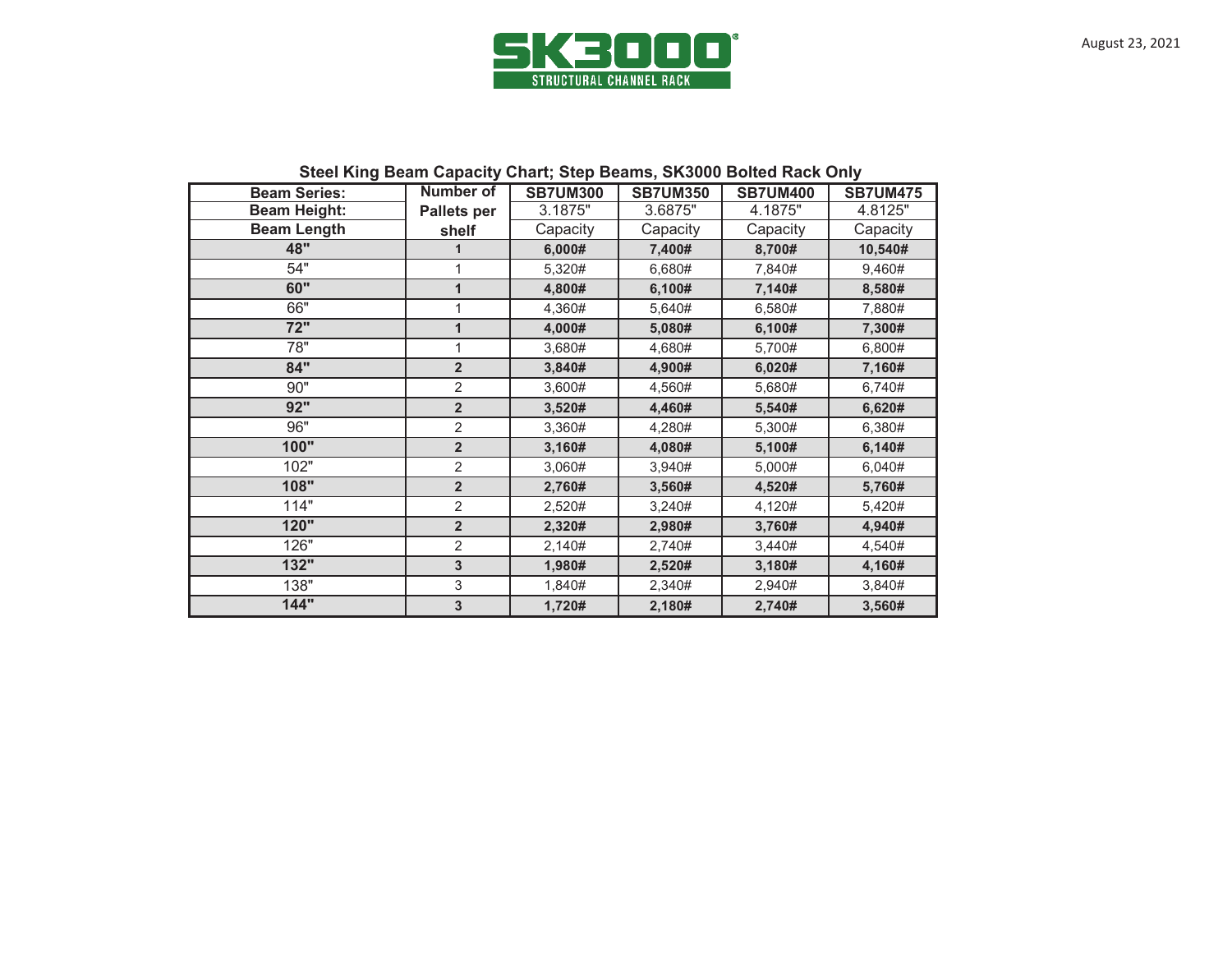| <b>Beam Series:</b> | Number of               | <b>SB7UM550</b> | <b>SB7UM600</b> | <b>SB7UG600</b> | <b>SB7UB600</b> |  |
|---------------------|-------------------------|-----------------|-----------------|-----------------|-----------------|--|
| Beam Height:        | <b>Pallets per</b>      | 5.5625"         | 6.0625"         | 6.0625"         | 6.0625"         |  |
| <b>Beam Length</b>  | shelf                   | Capacity        | Capacity        | Capacity        | Capacity        |  |
| 48"                 | 1                       | 13,000#         | 14,780#         | 15,000#         | 15,000#         |  |
| 54"                 | 1                       | 11,640#         | 13,220#         | 15,000#         | 15,000#         |  |
| 60"                 | $\mathbf{1}$            | 10,540#         | 11,960#         | 15,000#         | 15,000#         |  |
| 66"                 | $\mathbf{1}$            | 9,660#          | 10,940#         | 14,820#         | 15,000#         |  |
| $\overline{72"}$    | $\mathbf{1}$            | 8,920#          | 10,080#         | 13,640#         | 15,000#         |  |
| $\overline{78"}$    | 1                       | 8,280#          | 9,360#          | 12,660#         | 14,800#         |  |
| 84"                 | $\overline{\mathbf{2}}$ | 8,700#          | 9,840#          | 13,280#         | 15,000#         |  |
| 90"                 | $\overline{2}$          | 8,180#          | 9,220#          | 12,440#         | 14,540#         |  |
| 92"                 | $\overline{2}$          | 8,020#          | 9,040#          | 12,180#         | 14,240#         |  |
| 96"                 | $\overline{2}$          | 7,720#          | 8,700#          | 11,720#         | 13,680#         |  |
| 100"                | $\overline{\mathbf{2}}$ | 7,440#          | 8,380#          | 11,280#         | 13,160#         |  |
| 102"                | $\overline{2}$          | 7,320#          | 8,220#          | 11,060#         | 12,920#         |  |
| 108"                | $\overline{2}$          | 6,940#          | 7,820#          | 10,500#         | 12,240#         |  |
| 114"                | $\overline{2}$          | 6,620#          | 7,440#          | 9,980#          | 11,640#         |  |
| 120"                | $\overline{\mathbf{2}}$ | 6,320#          | 7,100#          | 9,520#          | 11,100#         |  |
| 126"                | $\overline{2}$          | 6,060#          | 6,800#          | 9,100#          | 10,600#         |  |
| 132"                | 3                       | 5,660#          | 6,520#          | 8,720#          | 10,160#         |  |
| 138"                | 3                       | 5,220#          | 6,260#          | 8,240#          | 9,540#          |  |
| 144"                | 3                       | 4,820#          | 5,820#          | 7,600#          | 8,800#          |  |
| 150"                | 3                       | 4,480#          | 5,400#          | 7,040#          | 8,140#          |  |
| 156"                | 3                       | 4,160#          | 5,020#          | 6,540#          | 7,560#          |  |
| 162"                | 3                       | 3,900#          | 4,680#          | 6,080#          | 7,040#          |  |
| 168"                | 3                       | 3,640#          | 4,380#          | 5,680#          | 6,560#          |  |
| 174"                | 3                       | 3,420#          | 4,100#          | 5,320#          | 6,140#          |  |
| 180"                | $\overline{\mathbf{4}}$ | 3,220#          | 3,860#          | 5,000#          | 5,760#          |  |
| 186"                | 4                       | 3,040#          | 3,620#          | 4,700#          | 5,420#          |  |
| 192"                | $\overline{\mathbf{4}}$ | 2,860#          | 3,420#          | 4,420#          | 5,100#          |  |

 **Steel King Beam Capacity Chart; Step Beams, SK3000 Bolted Rack Only**